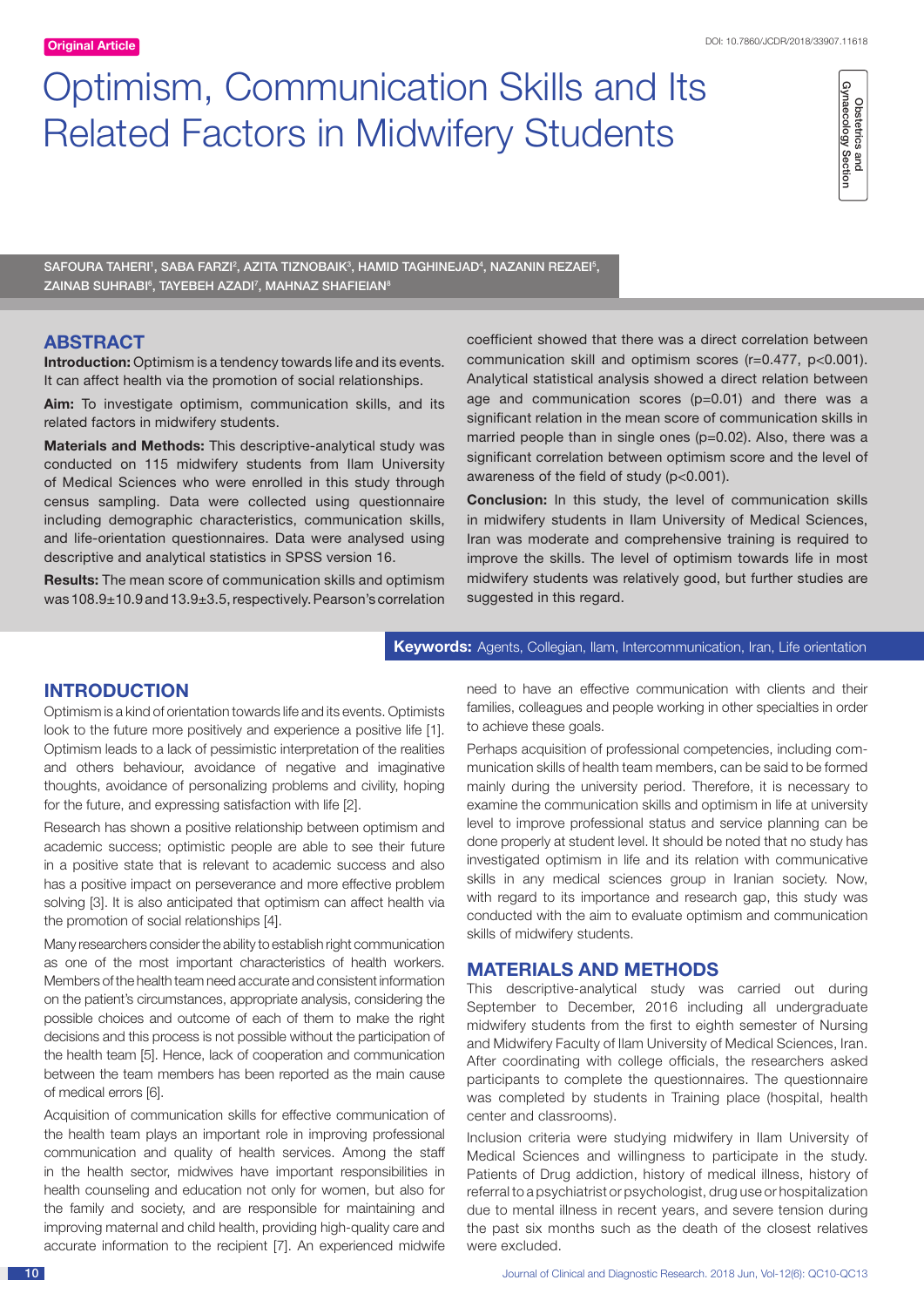The data gathering tool used was a three-part questionnaire including demographic characteristics (age, total grade, semester, participation in communication skills, workshops, etc.,), optimism questionnaire, and communication skills questionnaire. A life-orientation questionnaire was used to assess optimism, which is characterized by personal desires in the future. This version was designed by Scheier MF et al., and its reliability was confirmed by Cronbach's alpha of 0.7 [8]. The validity and reliability of this test has been analysed by Hassanshahi MM [9]. We also tested the reliability of the tool by Cronbach's alpha. The reliability of the tool was tested with the participation of 10 midwifery students. Cronbach alpha coefficient for optimism questionnaire was 0.75. Life-orientation questionnaire consists of Optimism and Pessimism scales, with 10 items (three items assess optimism, three assess pessimism, and four of them are fillers). The respondents indicated the extent to which they agreed with each item on a 5-point Likert scale (0 for completely disagree, 1 for disagree, 2 for no opinion, 3 for agree, and 4 for completely agree). Questions 3, 7, and 9 had a reverse score. Questions 2, 5, 6, and 8 can be ignored. The overall score was from 0 to 24 with six questions in life-orientation questionnaire and scores closer to 24 show higher optimism.

Queendom communication skills test-revised questionnaire (2004) was designed to measure communication skills [10]; the validity and reliability of this test has been analysed by Hosseinchari M and Fadakar M [11]. Subcategory communication skills that are considered on this scale include the listening skill, the skill to receive and send messages, insight into communication, emotional control, and assertion communication. The questionnaire had 34 items with a Likert scale of 1 to 5: never (1 point), rarely (2 points), sometimes (3 points), often (4 points), and always (5 points). The total score of each person was from 34 to 170. The low score indicates weakness in communication skills. The reliability of the tool was tested with the participation of 10 midwifery students. Cronbach alpha coefficient for communication skills questionnaire was 0.83.

In order to observe ethical considerations, the researcher, provided a full explanation on the purpose of research and confidentiality of the information. Also, entrusted the students' satisfaction and trust to complete the questionnaire and to sign the consent form. An anonymous questionnaire was used for confidentiality of information and each questionnaire was assigned a separate code. This study is a research project with the number 90936 approved by Ilam University of Medical Sciences.

### **STATISTICAL ANALYSES**

Data were analysed by descriptive statistical methods (frequency distribution, percentage, and mean) and analytical statistics (Pearson's correlation coefficient, Spearman's correlation coefficient and ANOVA) using SPSS version 16 (SPSS Inc, Chicago, IL, USA). p<0.05 was considered as Statistically significant. Kolmogrov-Spirnov test showed that distribution of quantitative variables followed the normal distribution. Therefore, parametric tests were used.

### **RESULTS**

Out of the total 126 midwifery students in the research period, 115 students completed the questionnaire. The mean age, total grade and number of exercise sessions per week of the participants was 23.4±5.5 years, 15.90±1.31 and 1.53±1.43, respectively. Most students were single (71.3%), semester 6 (25.2%). Students (42.6%) had a history of participation in communication skills workshops. Also, 60% of the people were aware of the degree before they chose the course.

The mean score of communication skill was 108.9±10.9, with the lowest being 84 and the highest was 132. The mean score of optimism was 13.9±3.5, with the lowest being 5 and the highest was 21. Pearson's correlation coefficient showed that there was a direct correlation between communication skill and optimism scores (r=0.477, p<0.001).

Pearson's correlation coefficient showed that the communication scores had a direct relation with age  $(r= 0.238, p=0.01)$ , but there was no significant relationship with other variables. Spearman's correlation coefficient showed that optimism score had a reverse relation with the level of awareness of the field of study  $(r= -0.336, r= -0.336)$ p<0.001), but there was no significant relationship with other variables [Table/Fig-1].

Independent sample t-test showed that the mean score of communication skills in married people was significantly higher than in single ones ( $p = 0.02$ ), but there was no significant relationship with history of participation in communication skills workshops (p=0.18). Independent sample t-test showed that the mean score of optimism was not relation with marital status (p=0.98) and history of participation in communication skills workshops (p=0.38) [Table/Fig-2].

| <b>Variable</b>                                                                        | <b>Optimism</b> |          | <b>Communication skills</b> |          |  |  |
|----------------------------------------------------------------------------------------|-----------------|----------|-----------------------------|----------|--|--|
|                                                                                        | p               |          | p                           |          |  |  |
| Age                                                                                    | 0.75            | 0.031    | 0.01                        | 0.238    |  |  |
| Total grade                                                                            | 0.11            | $-0.084$ | 0.42                        | 0.094    |  |  |
| Exercise per week                                                                      | 0.10            | $-0.182$ | 0.08                        | $-0.194$ |  |  |
| Term of semester                                                                       | 0.24            | 0.112    | 0.25                        | 0.108    |  |  |
| Degree knowledge<br>from the field                                                     | < 0.001         | $-0.336$ | 0.12                        | 0.146    |  |  |
| <b>[Table/Fig-1]:</b> Correlation coefficients between communication skills scores and |                 |          |                             |          |  |  |

optimism with demographic characteristics. arson's correlation coefficient, Spearman's correlation coefficient. Statistically significant: p<0.05

|                                                                                      | Variable                                                         |            | <b>Mean</b> ±SD  | p-value |  |  |
|--------------------------------------------------------------------------------------|------------------------------------------------------------------|------------|------------------|---------|--|--|
| Communication<br>skills                                                              | Marital status                                                   | Unmarried  | $108 \pm 10.2$   | 0.02    |  |  |
|                                                                                      |                                                                  | Married    | $113.3 \pm 12.5$ |         |  |  |
|                                                                                      | History of participation<br>in communication skills<br>workshops | Yes        | $107.3 \pm 11.6$ | 0.18    |  |  |
|                                                                                      |                                                                  | <b>No</b>  | $110.3 \pm 10.9$ |         |  |  |
| Optimism                                                                             | Marital status                                                   | Unmarried  | $13.94 \pm 3.5$  | 0.98    |  |  |
|                                                                                      |                                                                  | Married    | $13.92 \pm 3.7$  |         |  |  |
|                                                                                      | History of participation                                         | <b>Yes</b> | $13.9 + 4.1$     | 0.38    |  |  |
|                                                                                      | in communication skills<br>workshops                             | <b>No</b>  | $14.4 \pm 3.1$   |         |  |  |
| <b>[Table/Fig-2]:</b> Comparison of mean scores of communication skills and optimism |                                                                  |            |                  |         |  |  |

according to demographic characteristics. Independent sample t-test. Statistically significant: p<0.05

#### **DISCUSSION**

According to the results of the study, the mean of the students' optimism scores was 13.9±3.5, with the lowest of 5 and the highest was 21. In the study of Ozdemir M et al., the average score of optimism in nursing and midwifery students was 18.5±4.54 [12], which is close to the average score in the present study. They reported moderate levels of optimism among students which is consistent with the findings of the present study. Taati F et al., evaluated the role of optimism on the relationship between stressful academic experiences and the response to these experiences in students; the average score of optimism in women was 3.75±19.19 [13] which was consistent with the average score of optimism among midwifery students.

In the present study, the mean score of communication skills among midwifery students was 108.9±10.9. In a study conducted by Ozdemir M et al., among midwifery and nursing students in Turkey, the results showed that the overall mean score of communication skills was 165.15±15.39, which was reported at the average level [12]. In a descriptive-analytical study conducted by Salimi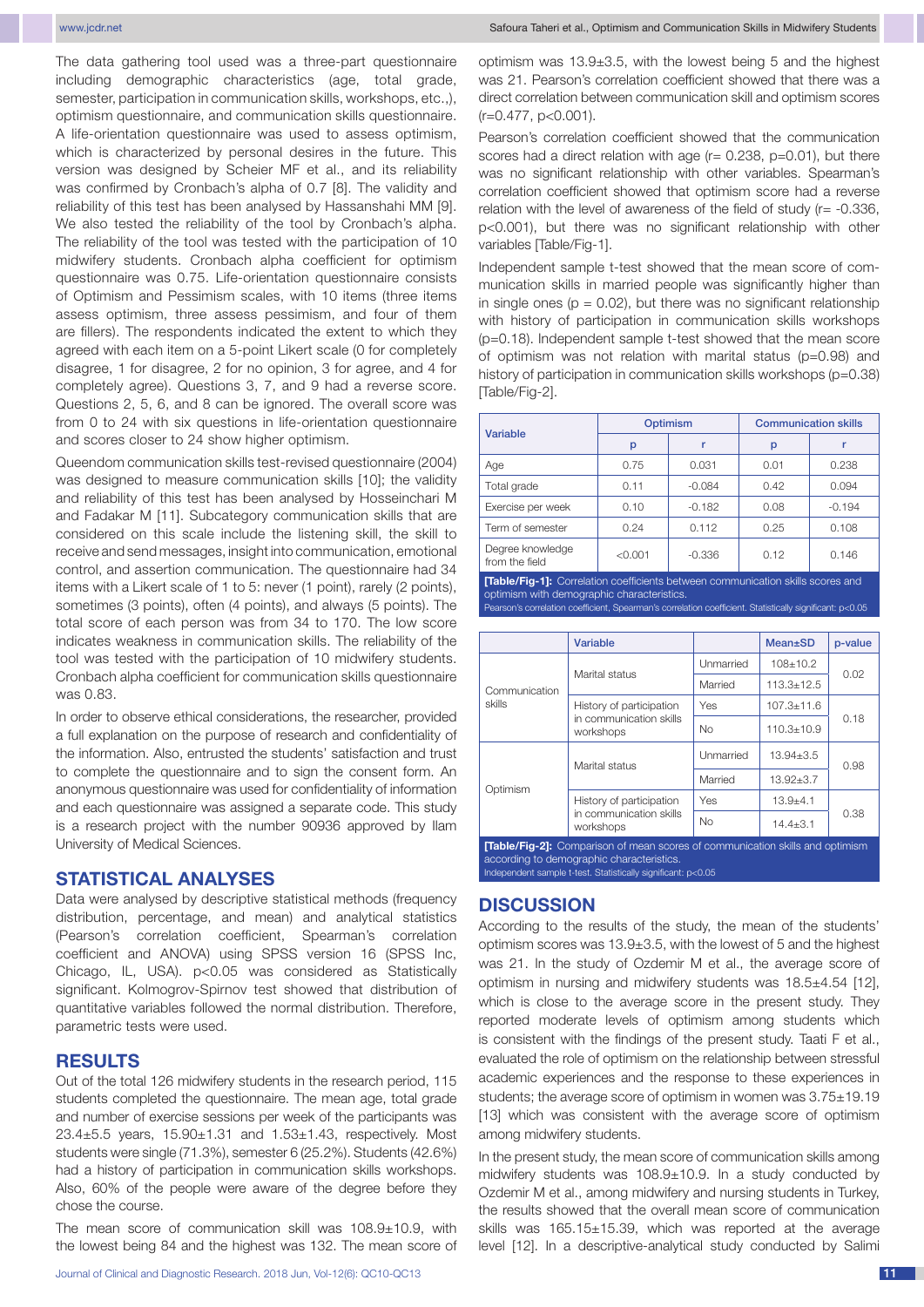M et al., the average score of interpersonal communication skills was 99.22±9.91 [14]. In a similar study by Mahmoudi GH et al., the communication skills of midwifery students were reported at a moderate level and higher than nursing students [15]. Although some studies have used different questionnaires, the results of these studies are consistent with the average score of communication skills reported in the present study.

In the present study, Pearson's correlation coefficient showed that there was a direct correlation between communication skill and optimism scores (r=0.477, p<0.001). In the study of Ozdemir M et al., there was a correlation between the level of communication skills and the mean score of optimism, too [12]. This finding suggested that students who were optimists can have higher communication skills.

In the present study, the findings showed that optimism score was significantly correlated with the level of knowledge of the field (p<0.001). Independent t-test also showed that life orientation score was not significantly correlated with other variables (p=0.18). It can be concluded that students who are well-informed about the field of study and the issues are capable of self-control and proper management when faced with the challenges in their studies. Thus, a person does not exhibit pessimism and disappointment towards the future. Students may also face problems such as separation from the family, inability to adapt to living in a dormitory, meeting their expectations of life, and not being compatible with the environment at the time of entering the university [16]. Such a negative feeling and a stressful life can lead to a variety of psychological problems, a decline in academic success, and emotional feelings, such as disappointment for the future [17]. Steptoe A et al., observed that optimism is related to healthy behaviours such as fast walking and regular physical activity, while in the present study, the amount of optimism does not have a meaningful relationship with the number of exercise per week [18].

In the present study, the findings showed that there was a direct relationship between communication skills and age (p=0.01). Independent t-test also showed that the mean score of communication skills in married people was significantly higher than single ones (p=0.02), but had no relationship with history of participation in communication skills workshops (p>0.05). In the study of Mirhaghjoo N et al., there was a significant difference between marital status, communication skills, training history, and mean score of communication skills, such that married people and people with a history of communicative skills training had a higher mean of communication skills scores. The increase in age in this study also had a significant relationship with the amount of communication skills [19]. These findings, in terms of age (p=0.01) and marital relationship (p=0.02), had a significant relationship in the present study. This finding may be due to the fact that married people have higher communication abilities, because they are more mature in their individual relationships seeking to acquire more roles. The findings of Rezaiean M et al., showed that with aging, the amount of communication skills increased significantly [20], which is consistent with the result of the present study, such that the score of communication skills is in direct relation with age, but in the findings of a study by Barati M et al., communication skills decreased with aging [21].

In the present study, the relationship between communication skills and the term of semester of midwifery students has not been meaningful. Also, Fellowes D et al., showed that experience does not increase the amount of communication skills [22]. But Barati M et al., found that there was a positive and significant relationship between communication skills of medical students and their term of semester [21].

Salimi M et al., found out that there was no relationship between the total average and history of participation in communication skills workshops with communication skills [14], which is in line with the present study. However, in a study by Makoul G in nursing students, there was a significant difference between trained and untrained students about communication [23], this was not consistent with the present study and the study by Salimi M et al., [14]; One of the reasons that can be noted for this discrepancy with the findings of other studies is the difference in measurement tools, the difference in the student's academic discipline, the difference in the quality of education provided, and the willingness of students to learn non-syllabus materials, experiencing them, and ultimately, the use and application of these experiences. Mirhaghjoo M et al., reported the mean score of communication skills of people with a history of communication skills training to be significantly higher than those without communication skills training [19]. However, in the present study there was no significant relationship between passing interpersonal communication skills workshop and communication skills level among the students (p=0.18). It seems that the reason for this difference is due to different educational environments and differences in the quality of teaching. Since the appropriate communication skills and positive orientation in life are considered as a basic and special need for students and as they shape their lifestyle, it is necessary to emphasize on the importance of learning and applying these skills during study in the university and promote these skills through workshops held by experts in these fields.

## **LIMITATION**

The limitation of the present study was the use of self-report questionnaire. Therefore, a possibility of bias in completing the questionnaires could be there, which was outside the control of the researcher.

### **CONCLUSION**

In this study, the communication skills of midwifery students were measured as moderate. Therefore, a comprehensive training is needed to improve these skills in order to increase the quality of care and education in clinical settings and universities. Also, optimism towards life was relatively adequate in most midwifery students. Considering the lack of studies in this field and the newness of this issue in medical sciences, further research is suggested in order to design programs to improve the proper orientation towards life in different groups of students.

# **Acknowledgements**

This research was carried out in the form of a research project funded by the research deputy of Ilam University of Medical Sciences. The authors are grateful to the people who helped with this research.

#### **REFERENCES**

- [1] Kivimaki M, Elovainio M, Singh Manoux A, Vahtera Y, Helenius H, Pentti Y. Optimism and Pessimism as predictors of change in health after death or onset of severe illness in family. Health Ppsychol. 2005;24(4):413-21.
- [2] Farzand vahi J, Joshan A. The effect of optimism in individual life with approach to verses, traditions and psychology. Int J Public Opin Res. 2013;2(5):72-83.
- [3] Harris JS. The effects of a social-emotional skills training program on optimism in elementary students. Educational Specialist. 2014. Paper 51.
- [4] O'Shea ER, Pagano M, Campbell SH, Caso G. A descriptive analysis of nursing student communication behaviours. Clin Simul Nurs. 2013;9(1):e5-e12.
- [5] Despins LA. Patient safety and collaboration of the Intensive Care Unit team. Crit Care Nurse. 2009;29:85-91.
- [6] Farzi S, Irajpour A, Saghaei M, Ravaghi H. Causes of medication errors in Intensive Care Units from the perspective of healthcare professionals. J Res Pharm Pract. 2017;6(3):158-65.
- [7] Jones Sh. Ethics in midwifery. 2<sup>nd</sup> Edition. London: Mosby Ltd; 2000.
- [8] Scheier MF, Carver CS, Bridges MW. Distinguishing optimism from neuroticism (and trait anxiety, self-mastery, and self steem): A reevaluation of the life orientation test. J Pers Soc Psychol. 1994;67(6):1063-78.
- Hassanshahi MM. The relationship between optimism and coping strategies in university students. Q J Fundam Mental Health. 2002;4(15&16):86-98.
- [10] Queendom. Communication skills Test-Revise. 2004. Availible online by internet:http://www.queendom.com/cgibin/transfer.cgi.